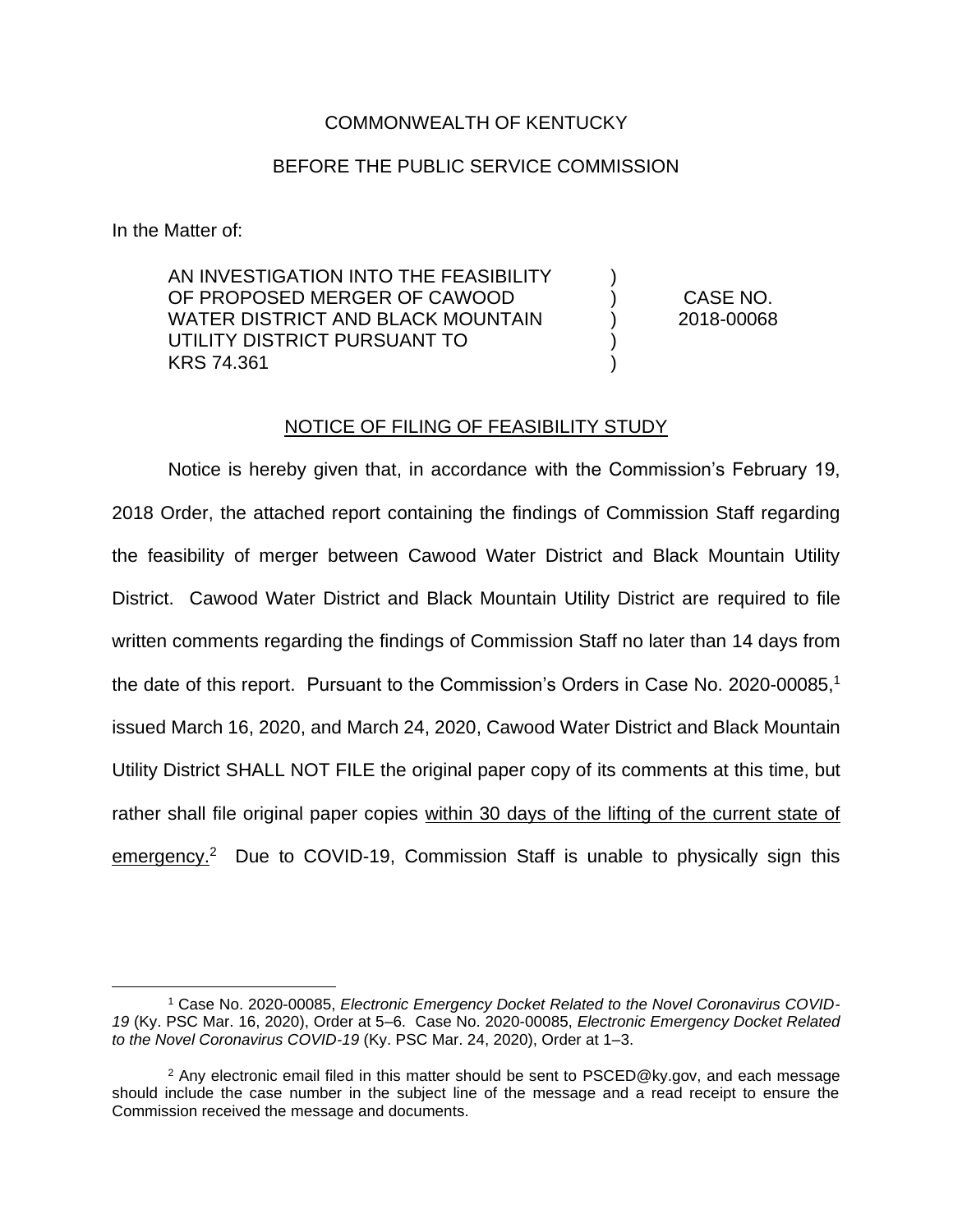report. When Commission staff is able to safely sign this report, a notice of filing with the executed signature page will be made in this case docket.

Bidwell

Linda Bridwell Executive Director Public Service Commission P.O. Box 615 Frankfort, KY 40602

DATE MAY 21 2021

cc: Parties of Record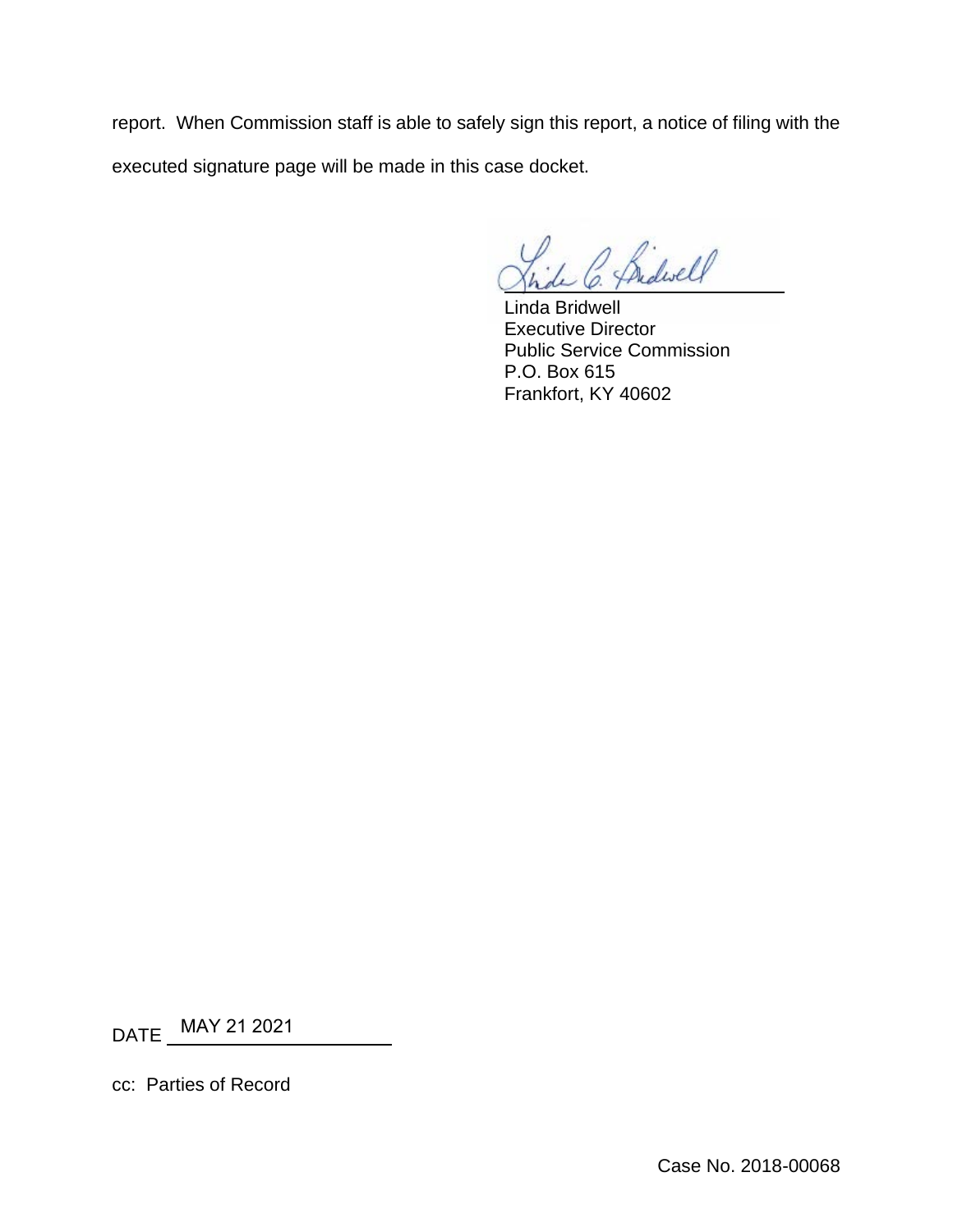# FEASIBLITY STUDY ON MERGER BETWEEN CAWOOD WATER DISTRICT AND BLACK MOUNTAIN UTILITY DISTRICT KENTUCKY PUBLIC SERVICE COMMISSION CASE NO. 2018-00068

### INTRODUCTION

Cawood Water District (Cawood District) is a water utility district organized pursuant to KRS Chapter 74 that owns and operates a water distribution system through which it provides retail water service to approximately 1,680 customers residing in Harlan County, Kentucky.<sup>1</sup> Black Mountain Utility District (Black Mountain District) is a water utility district organized pursuant to KRS Chapter 74 that owns and operates a water distribution system, through which it provides retail water service to approximately 3,376 customers residing in Harlan County, Kentucky.<sup>2</sup> Black Mountain District also owns and operates a sewer collection system through which it provides sewer service to approximately seven customers residing in Harlan County, Kentucky.<sup>3</sup> By Order dated February 19, 2018, this case was established in order to examine the feasibility of merger between the two entities after a series of events involving Cawood District during the proceedings in Case No. 2017-00309<sup>4</sup> and following a letter to Harlan County Judge Executive Dan Mosley provided to the Commission from the Superintendent of Harlan County Board of Education Brent D. Roark, expressing concern for the "continued

<sup>1</sup> *Annual Report of Cawood Water District to the Public Service Commission for the Calendar Year Ended December 31, 2018 (2018 Annual Report of Cawood District)* at 12 and 49.

<sup>2</sup> *Annual Report of Black Mountain Utility District for Water to the Public Service Commission for the Calendar Year Ended December 31, 2018* (2018 Annual Report of Black Mountain) at 12 and 49.

<sup>3</sup> *Annual Report of Black Mountain Utility District for Sewer to the Public Service Commission for the Calendar Year Ended December 31, 2018* 

<sup>4</sup> Case No. 2017-00309, *Application of Cawood Water District for an Alternative Rate Adjustment* (Ky. PSC Dec. 14, 2017).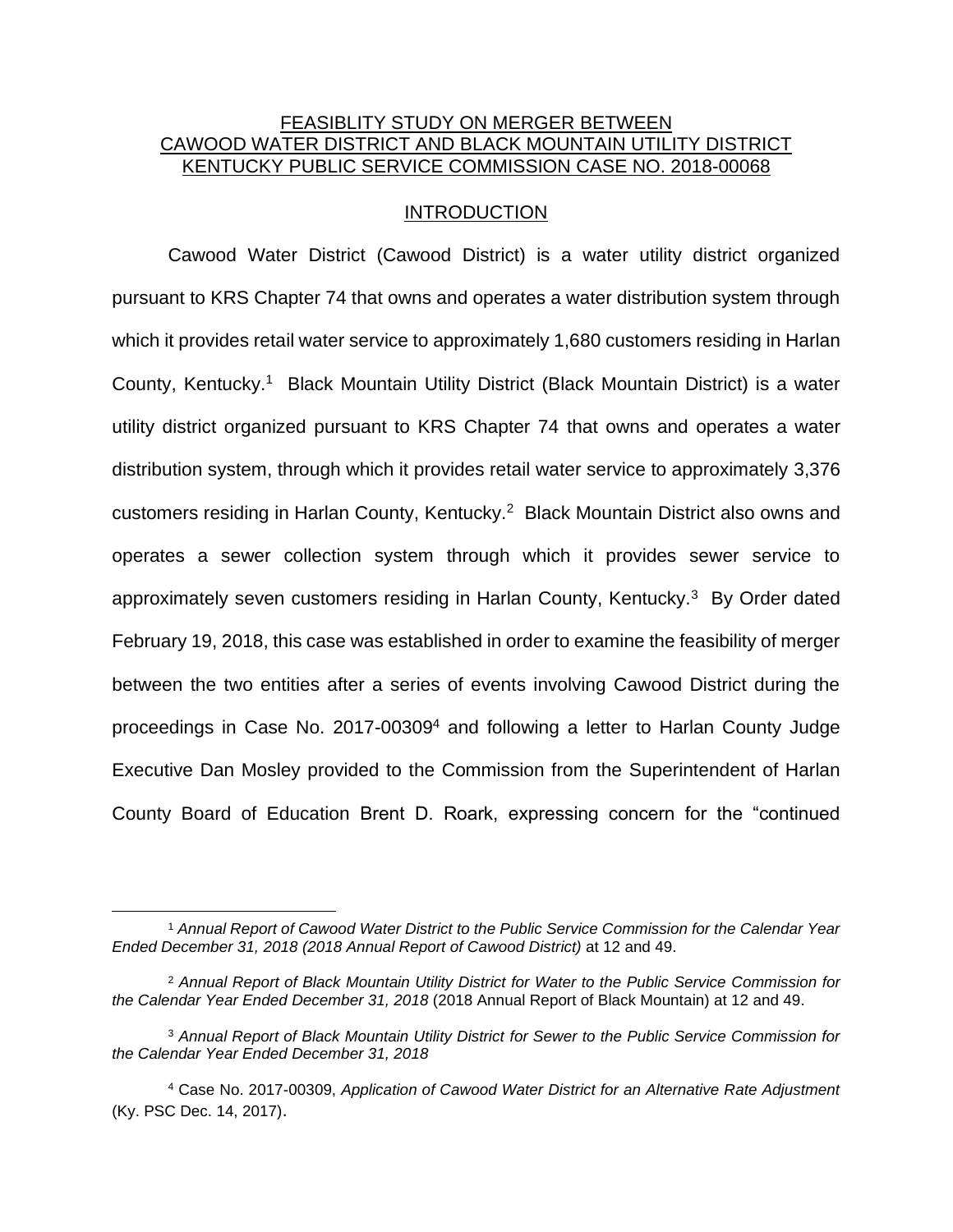disruption of service provided by the Cawood Water District."<sup>5</sup> Procedurally, under KRS 74.361, this report is the initial step required of the Commission in order to further investigate merger possibility.

## BACKGROUND

Cawood District was originally organized on December 10, 1964, under the provisions of KRS Chapter 74.<sup>6</sup> Prior to an amendment in 1966, organizing a water district pursuant to KRS Chapter 74 did not require the prior approval of the Kentucky Public Service Commission.<sup>7</sup> Cawood District's last adjustment of rates pursuant to 807 KAR 5:076 was approved on April 8, 2021.<sup>8</sup> Black Mountain District was organized in 1986 by the Harlan County Fiscal Court pursuant to KRS Chapter 74.<sup>9</sup> On July 13, 2012, the Commission approved the proposed merger of Green Hills Water District and Black Mountain District.<sup>10</sup> Black Mountain District's last adjustment of rates pursuant to 807 KAR 5:076 was approved on November 9, 2015.<sup>11</sup>

<sup>5</sup> Order (Ky. PSC Feb. 19, 2018) at Appendix A.

<sup>6</sup> 2018 Annual Report of Cawood District at 9.

 $7$  KRS 74.012 was created in 1972 and amended in 1978, which replaced KRS 74.015 Repealed 1972 Ky. Acts ch. 310, sec. 5. – Created 1966 Ky. Acts ch. 70, sec. 3.

<sup>8</sup> Case No. 2020-00311, *Electronic Application of Cawood Water District for an Alternative Rate Adjustment* (Ky. PSC Apr. 8, 2021).

<sup>9</sup> Harlan County, Kentucky, Ordinance Relating to the Ratification, Confirmation, and Approval of the Creation of, and the Present Formation of Black Mountain Utility District (May 8, 1986).

<sup>10</sup> Case No. 2012-00095, *Application of Black Mountain Utility District and Green Hills Water District for Merger Pursuant to KRS 74.363* (Ky. PSC July 13, 2012) at 9.

<sup>11</sup> Case No. 2015-00088, *Alternative Rate Adjustment Filing of Black Mountain Utility District* (Ky. PSC Nov. 9, 2015).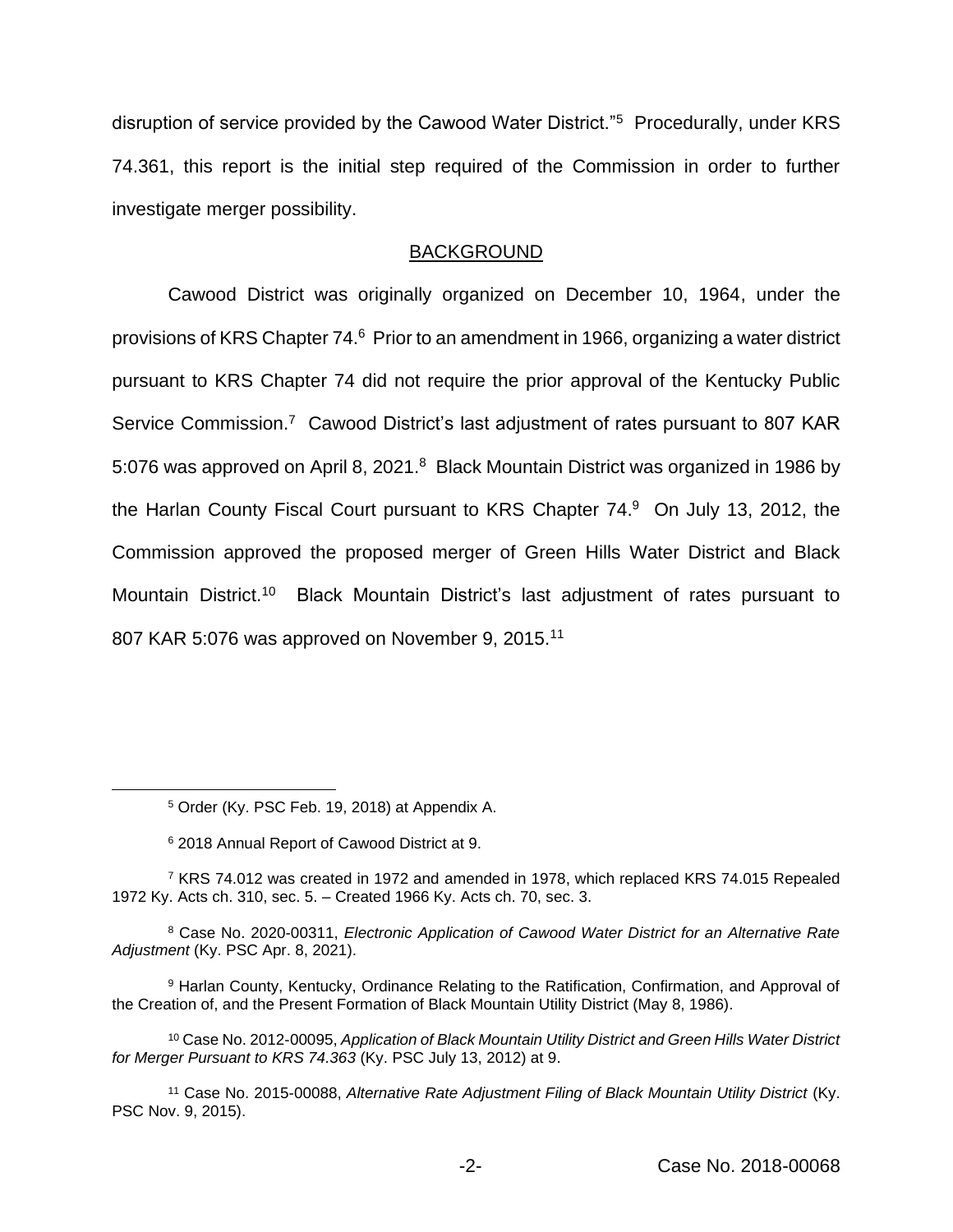#### DISCUSSION

During the course of this case, Commission Staff has made seven requests for information to Cawood District and five requests for information to Black Mountain District. Additionally, Commission Staff has been to the offices of both Cawood District (April 25, 2018) and Black Mountain District (April 26, 2018) to perform a review of the respective utilities' financial records. Cawood District was made a party to Case No. 2019-00041<sup>12</sup> and after participating in discovery and hearings, it was ordered to make multiple changes to address the Commission's concerns.<sup>13</sup>

Through discovery in the instant case, it has become apparent that Black Mountain District is under dire financial strain. Black Mountain District has not submitted a financial audit to the Public Service Commission since 2015, until January 2, 2019, where, pursuant to the request of the Public Service Commission's filings division, Black Mountain District submitted its 2017 financial audit, which has been filed into the case record of the instant case. The 2017 financial audit is dated August 3, 2018. At the April 26, 2018 review, Black Mountain District's accountant stated that audits for 2015, 2016, and 2017 had not yet been completed because of lack of funds to pay the auditor for their services. As of the date of this report, Commission Staff is not aware if the audits for 2015, 2016, 2018, or 2019 have been completed, and if the audit for 2020 has begun. The 2017 financial audit report that has been submitted indicates that Black Mountain District experienced a net operating loss of \$413,687<sup>14</sup> for the calendar year ended

<sup>12</sup> Case No. 2019-00041, *Investigation into Excessive Water Loss by Kentucky's Jurisdictional Water Utilities* (Ky. PSC Nov. 22, 2019).

<sup>13</sup> *Id.*

<sup>14</sup> Black Mountain District 2017 Financial Audit Report at 5.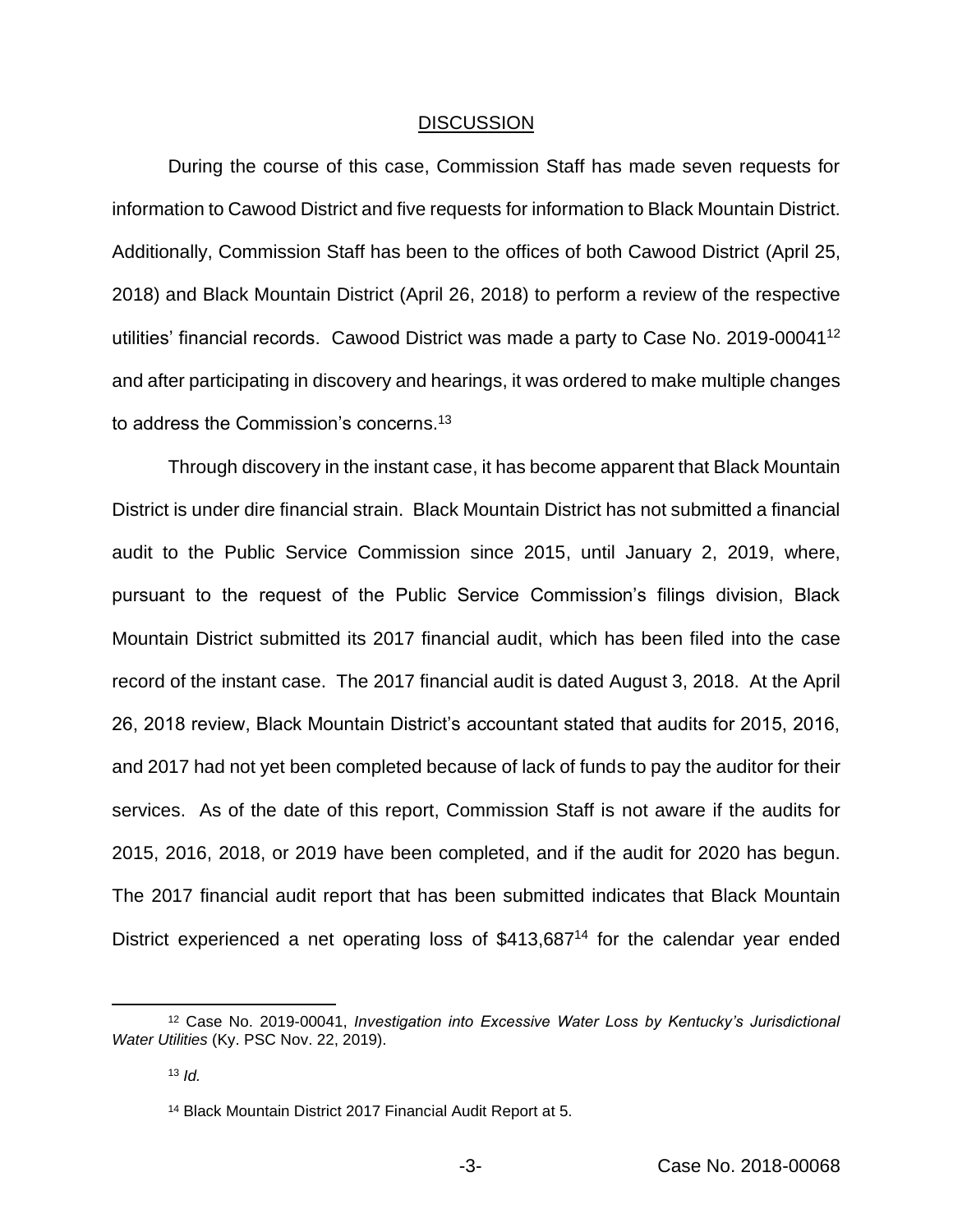December 31, 2017, before making its debt payments. According to the annual reports submitted to the Commission for the calendar years 2016, 2018, and 2019 Black Mountain District experienced operating losses of \$313,202, \$483,809, and \$422,092, respectively.<sup>15</sup> Black Mountain District's total depreciation expense for a given calendar year is approximately \$500,000. As of December 31, 2018, Black Mountain District reported cash of \$52,570.<sup>16</sup> The appearance is that despite the rate increase that was approved in November of 2015, Black Mountain District is using the majority of its depreciation reserve to pay current operating expenses.

During the course of Commission Staff's review of Black Mountain District's financials, it was discovered that the amounts that were reported by Black Mountain District in its 2016 annual report to the Commission had material errors in its water loss calculation. In response to Staff's Third Request for Information to Black Mountain District, Black Mountain District filed a corrected statement of water purchased and sold for the calendar year ended December 31, 2016.<sup>17</sup> Based on the total line loss amount that is reported on this updated statement, Black Mountain District's line loss before any system flushing was 39.13 percent for 2016.<sup>18</sup> Black Mountain District's 2017 and 2018 annual reports showed similar amounts for line loss at 33.36 and 43.87 percent, respectively.

<sup>15</sup> *Annual Report of Black Mountain Water District to the Public Service Commission for the Year Ended December 31, 2016* (2016 Annual Report of Black Mountain District for Water) at 20. 2018 Annual Report of Black Mountain District at 21. 2019 Annual Report of Black Mountain District at 21.

<sup>16</sup> 2018 Annual Report of Black Mountain District at 16.

<sup>17</sup> Black Mountain Utility District Responses to Commission Staff's Third Request for Information (filed Oct. 4, 2018) at 12.

<sup>18</sup> *Id.* Line Loss = 96,754,792 / Total Purchased 247,228,010 = Line Loss Percentage 39.13%.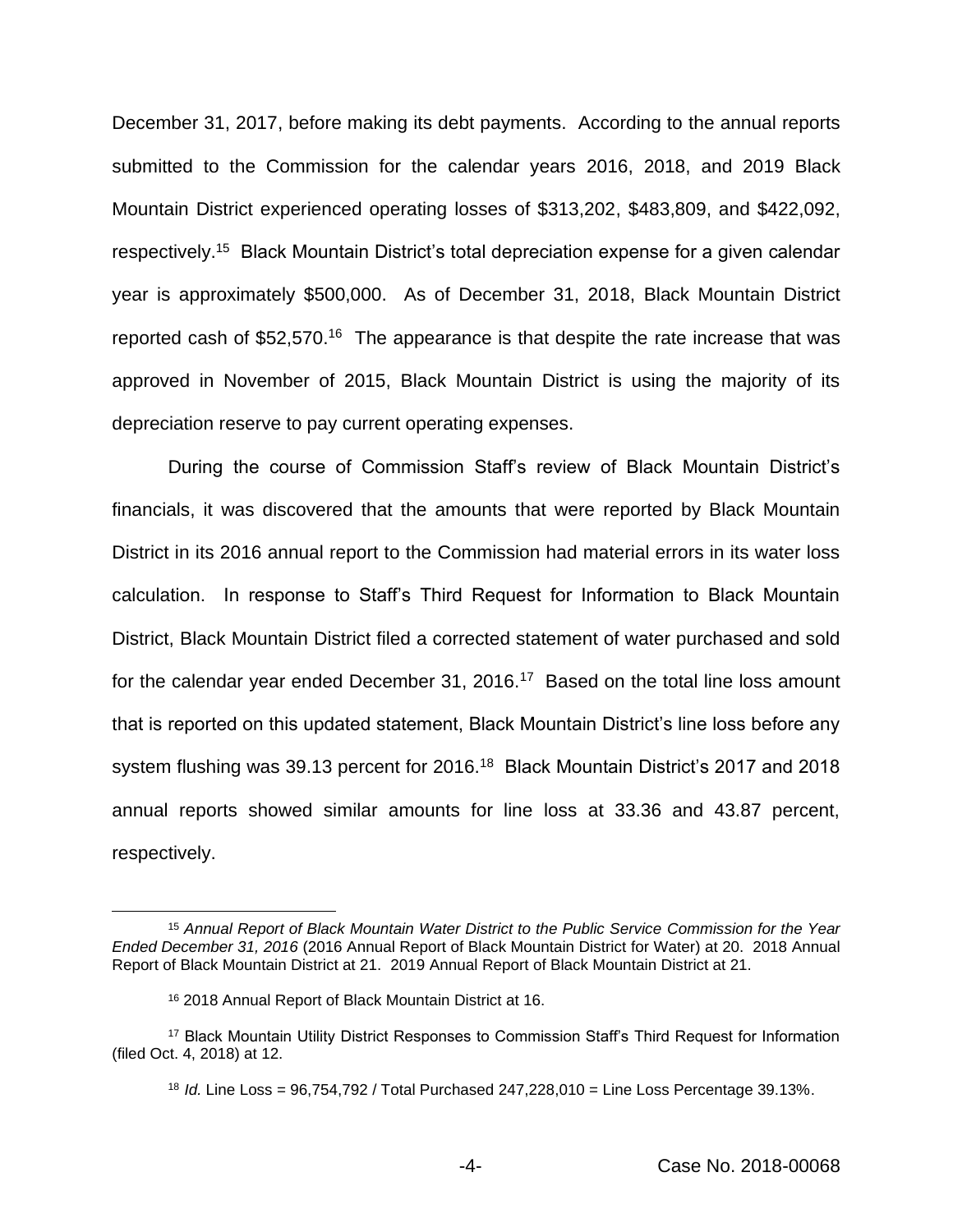Commission Staff also questions the accuracy of the information Black Mountain District reported on its 2017 and 2018 billing adjustment records.<sup>19</sup> According to the records, Black Mountain District reported that it adjusted customer accounts for water related issues in 2017 and 2018 in the combined amount of \$96,405 and the total number of adjustments made spanned nearly 62 pages. All billing adjustments for the same period, which included garbage collection as well as nonrecurring charges and adjustments to water bills according to Black Mountain District's records totaled \$364,380. The total revenue collected for 2017 and 2018 for its water operations was \$1,649,151<sup>20</sup> and  $$1,700,265$ <sup>21</sup> respectively. As a percentage of revenues, the total billing adjustments for water related items represented approximately 2.88 percent of total revenue for the 2017 and 2018 billing periods. During Staff's April 26, 2018 review, Black Mountain District personnel indicated that its metering system consisted of radio read meters, but despite this, adjustments needed to be made on a consistent basis. Staff questions the sheer number of billing adjustments being made, when a properly functioning AMR system should prevent the need for a large number of billing adjustments.

Despite repeated attempts to get the required information from Black Mountain District in order to make a proper determination of the feasibility of merger between the

<sup>&</sup>lt;sup>19</sup> Black Mountain Utility District Response to Commission Staff's Fifth Request for Information (filed Apr. 25, 2019) filed separately as two supporting documents.

<sup>20</sup> *Annual Report of Black Mountain Utility District to the Public Service Commission for the Calendar Year Ended December 31, 2017* at 48.

<sup>21</sup> 2018 Annual Report of Black Mountain District at 48.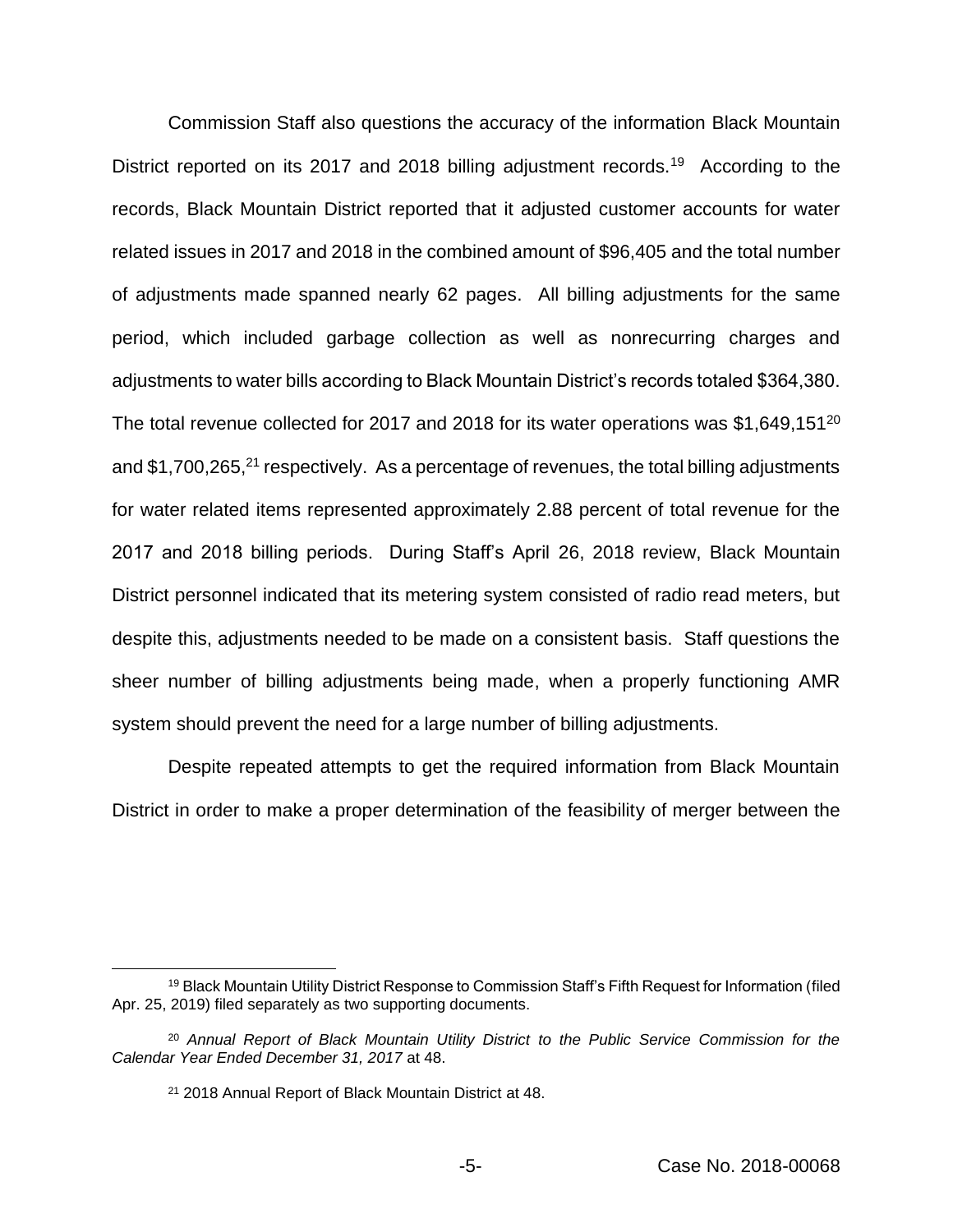entities, Black Mountain District has either filed incomplete responses,<sup>22</sup> or has been unable to answer Commission Staff's requests in a timely manner.<sup>23</sup> Black Mountain District has not retained counsel in this matter, and therefore, no motion for extension of time has been filed into the record.

# **CONCLUSIONS**

The Commission initiated this proceeding because of concerns whether Cawood District had the ability to provide reasonable and adequate service. During the pendency of this investigation and as noted prior, Staff discovered a number of deficiencies in Black Mountain District's operations calling into question Black Mountain District's ability to provide reasonable and adequate service. Commission Staff cannot recommend that merger would benefit the ratepayers of these utilities chiefly due to Black Mountain District's financial and operational failings. Additionally, Cawood District and Black Mountain District are operationally unique,<sup>24</sup> noncontiguous systems, which would prevent certain efficiencies of scale from being possible. For example, joint purchasing of chemicals would not be possible because Black Mountain District has virtually no

<sup>&</sup>lt;sup>22</sup> Staff's First Request to Black Mountain District, Item 5 asked Black Mountain District to a. provide source reports for the gallons sold in Appendix A to the request and b. to reconcile any discrepancies between the gallons sold and the monthly Sales and Consumption Report provided to Staff at the April 20, 2018 field review. Black Mountain District did not provide a response to Staff's request in its August 13, 2018 response.

 $23$  Staff's First Request to Black Mountain District was issued on July 25, 2018, with responses due within 14 days. Black Mountain District filed its response to Staff's First Request on August 13, 2018, or 5 days after the requests were due to the Commission. Staff's Second Request to Black Mountain District was issued on August 23, 2018, with responses due back within 14 days. Black Mountain District filed its responses to Staff's Second Request on September 10, 2018, or 5 days after the request were due to the Commission. Staff's Fifth Request to Black Mountain District was issued on February 5, 2019 with responses due within 14 days. Black Mountain District filed its responses to Staff's request on April 25, 2019, or 65 days after the requests were due to the Commission.

<sup>&</sup>lt;sup>24</sup> Cawood District produces all of its water for the Cawood system, and purchases its water for the Pathfork system. Black Mountain District purchases 100 percent of its water from the city of Harlan.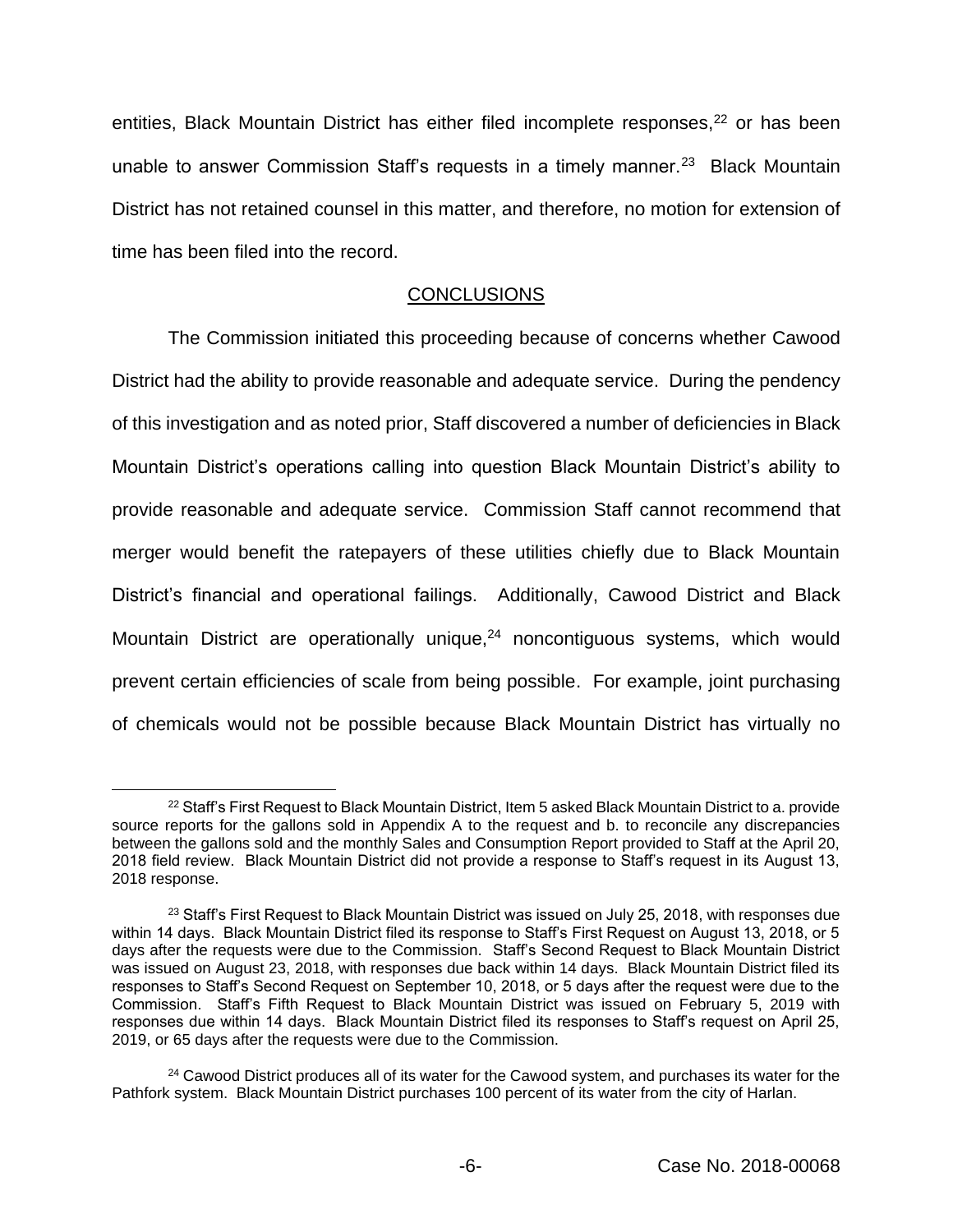chemical expense and Cawood District requires chemicals to run its treatment plant. In addition to this, Cawood District and Black Mountain District's service territory makes it nearly impossible to consolidate its office spaces to one central office. The location of Cawood District's treatment plant, shared billing office space with the treatment plant, and its service territory is 11.5 miles through mountainous terrain apart from Black Mountain District's service territory. The city of Harlan is directly between the two distribution service territories and would make interconnection unreasonable.

On March 9, 2020, the Commission initiated Case No. 2020-00042 to investigate Black Mountain District, its individual commissioners, and its general manager for allegedly failing to comply with KRS 278.140, KRS 278.230, 807 KAR 5:006 Sections: 4(1), 4(2), 4(4), and 4(8); 26(6)(a); and 26(6)(b), and 807 KAR 5:066 Sections: 6(2); 7, and 17.<sup>25</sup> The opening Order in that case highlighted numerous operating issues as well as inspection deficiencies, $26$  financial concerns, $27$  and an unfilled commissioner vacancy not reported by Black Mountain District.<sup>28</sup> On or around July 28, 2020, the Commission was notified by the Harlan County Judge Executive that Black Mountain District's general manager and individual commissioners were resigning, effective July 31, 2020. As a result of these actions, the Commission found on its own motion, cause to dismiss its

<sup>25</sup> Case No. 2020-00042, *Black Mountain Utility District and its Individual commissions, Raymond Cox, Charles Hyde, Robert Simpson, Steve Sergent, Ralph Turner, and General Manager, Raymond Metcalf for Alleged Failure to Comply with KRS 278.140, 278.230, 807 KAR 5:006 Sections: 4; 25(2); 26(6) and 807 KAR 5:066 Sections: 6(2); 7, and 17* (Ky. PSC Mar. 9, 2020) at 1*.* 

<sup>26</sup> *Id.* at 2 and 3.

<sup>27</sup> *Id.* at 4–7*.*

<sup>28</sup> *Id.* at 7 and 8*.*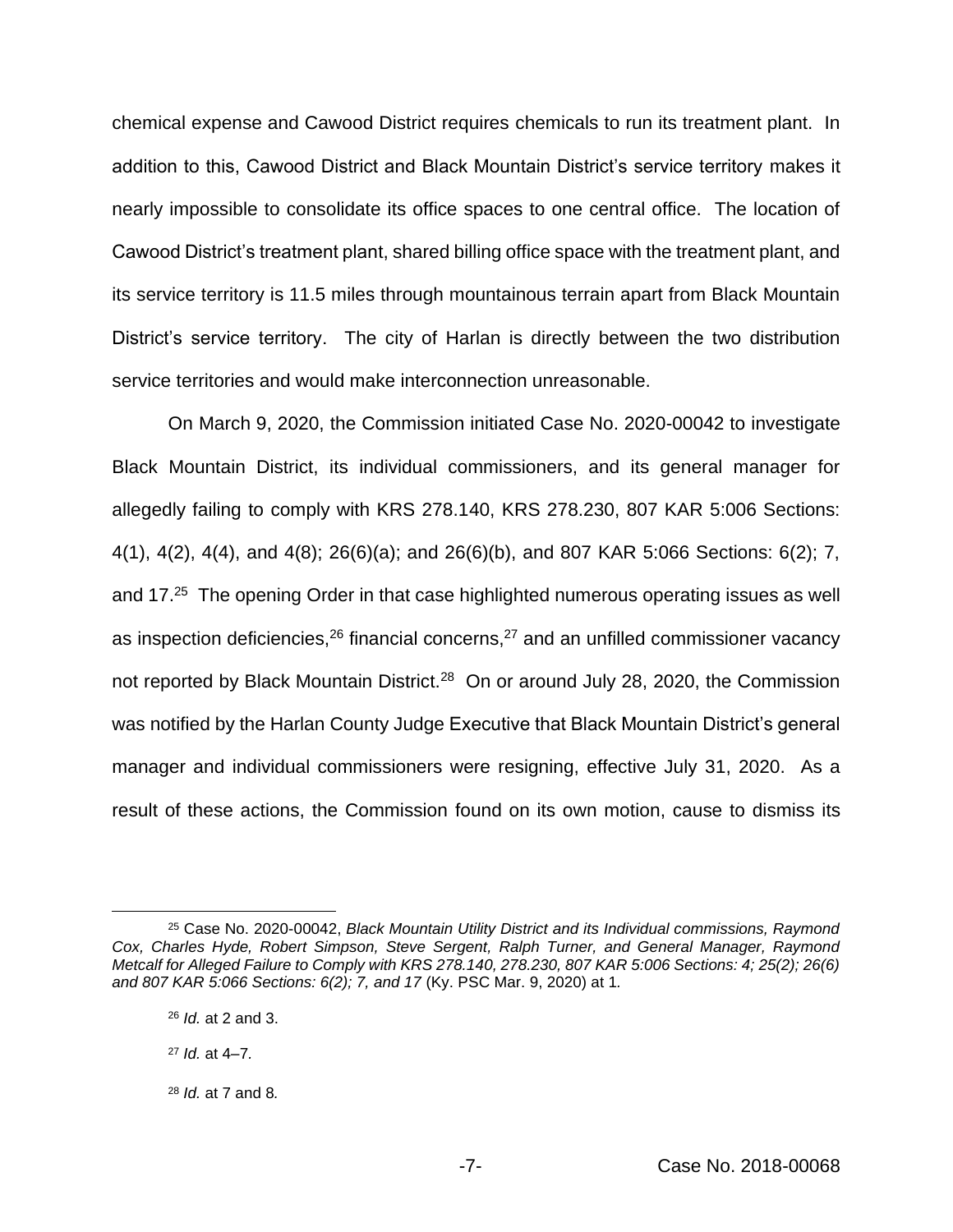investigation.<sup>29</sup> Commission Staff believes that the resignation of both Black Mountain District's board and its general manager is a step in the right direction towards its future viability. However, based upon the review of financial documents on file with the Commission as well as documentation filed in the instant case, Commission Staff recommends that Black Mountain District be required by Order to file a general adjustment of rates, or an alternative rate filing pursuant to 807 KAR 5:076 within one year in order to ensure that Black Mountain District has the financial capacity to operate successfully.

In response to findings in Case No. 2019-00041, Cawood District has made great strides operationally. The improvements included hiring two employees dedicated to leak detection, the purchase of a flow meter in an effort to combat water loss, and new management at Cawood District.<sup>30</sup> In addition to this, Cawood District has taken a positive step in ensuring financial viability by filing its alternative rate filing on September 28, 2020.<sup>31</sup> On November 2, 2020, Cawood District filed several documents to comply with the Commission's November 22, 2019 Order in Case No. 2019-00041.<sup>32</sup> Specifically,

<sup>29</sup> Case No. 2020-00042, *Black Mountain Utility District and its Individual commissions, Raymond Cox, Charles Hyde, Robert Simpson, Steve Sergent, Ralph Turner, and General Manager, Raymond Metcalf for Alleged Failure to Comply with KRS 278.140, 278.230, 807 KAR 5:006 Sections: 4; 25(2); 26(6) and 807 KAR 5:066 Sections: 6(2); 7, and 17 (*Ky. PSC Sept. 9, 2020).

<sup>30</sup> Case No. 2019-00041, *Investigation into Excessive Water Loss by Kentucky's Jurisdictional Water Utilities* (Ky. PSC Nov. 22, 2019) Appendix B, 1, and 2.

<sup>31</sup> Case No. 2020-00311, *Electronic Application of Cawood Water District for an Alternative Rate Adjustment* (filed Sept. 28, 2020).

<sup>32</sup> *See* Case No. 2019-00041, *Investigation into Excessive Water Loss by Kentucky's Jurisdictional Water Utilities* (Ky. PSC Nov. 22, 2019) Appendix B, 1 and 2, Cawood District submitted its Water Audit, Complete Policy and Procedures Manual, Fire Department Usage, Leak Adjustment Sheet and Meter Change Out Schedule filed November 2, 2020 in response to the general and specific orders in the Nov. 22, 2019 Order and Appendix B.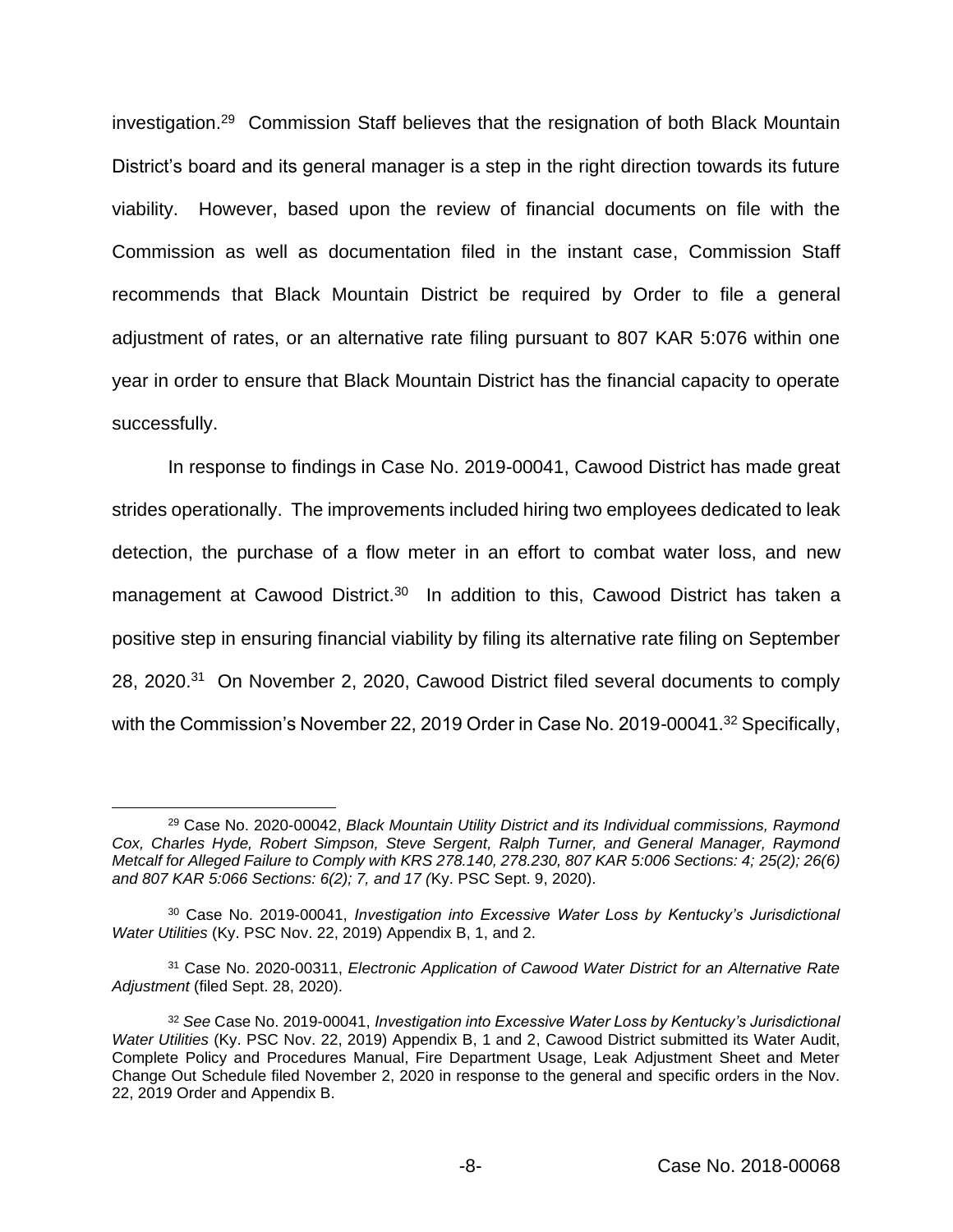Cawood District filed a water audit, a complete policies and procedural manual, a spreadsheet to denote the fire department usage, a leak adjustment sheet and a meter change schedule.<sup>33</sup> The submission of the documents alone represents the commitment that Cawood District has to improving its operations and financial viability. Furthermore, Cawood District met with Commission Staff at an informal conference held on March 17, 2021, to discuss the submissions made by the utility. Representatives updated Commission Staff on the timeline in place to purchase leak detection equipment, plans to obtain training for management through Kentucky Rural Water Association and the improvements made to the utility's mapping system. $34$  Despite the fact that the Commission has learned that both systems are temporarily being operated by Cawood District's operator, Grant Cooper, Commission Staff cannot recommend that the utilities will be best served by merging at this time. Black Mountain District's financial and operational status is failing such that it would negate the progress Cawood District has made since its involvement in Case No. 2019-00041.<sup>35</sup>

Based on the foregoing Commission Staff believes the decision to effect merger between Cawood District and Black Mountain District is unfeasible and recommends that the Commission close the pending case, and Order Black Mountain District to file a rate case either by a general adjustment of rates, or an alternative rate filing pursuant to 807 KAR 5:076 within one year of the date of the Order.

<sup>33</sup> *Id.*

<sup>34</sup> *Id.* Post Case Filings, PSC Letter to File IC Memorandum, March 23, 2021.

<sup>35</sup> Case No. 2019-00041, *Investigation into Excessive Water Loss by Kentucky's Jurisdictional Water Utilities* (Ky. PSC Nov. 22, 2019) Appendix B, 1 and 2.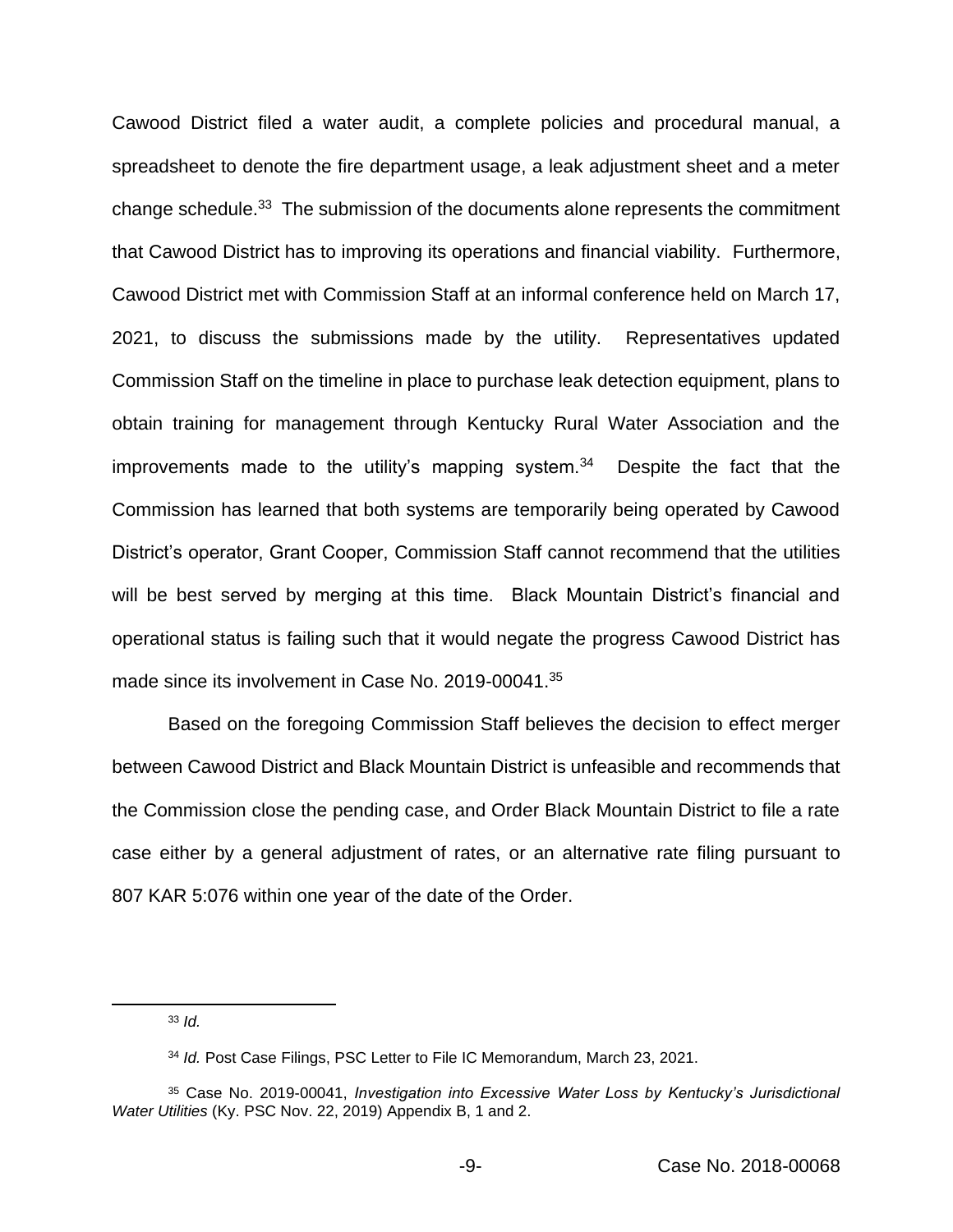**Signatures** 

Prepared by: Ariel Miller Revenue Requirements Branch Division of Financial Analysis

\_\_\_\_\_\_\_\_\_\_\_\_\_\_\_\_\_\_\_\_\_\_\_\_\_\_\_

\_\_\_\_\_\_\_\_\_\_\_\_\_\_\_\_\_\_\_\_\_\_\_\_\_\_\_

Prepared by: Sam Reid Rate Design Branch Division of Financial Analysis